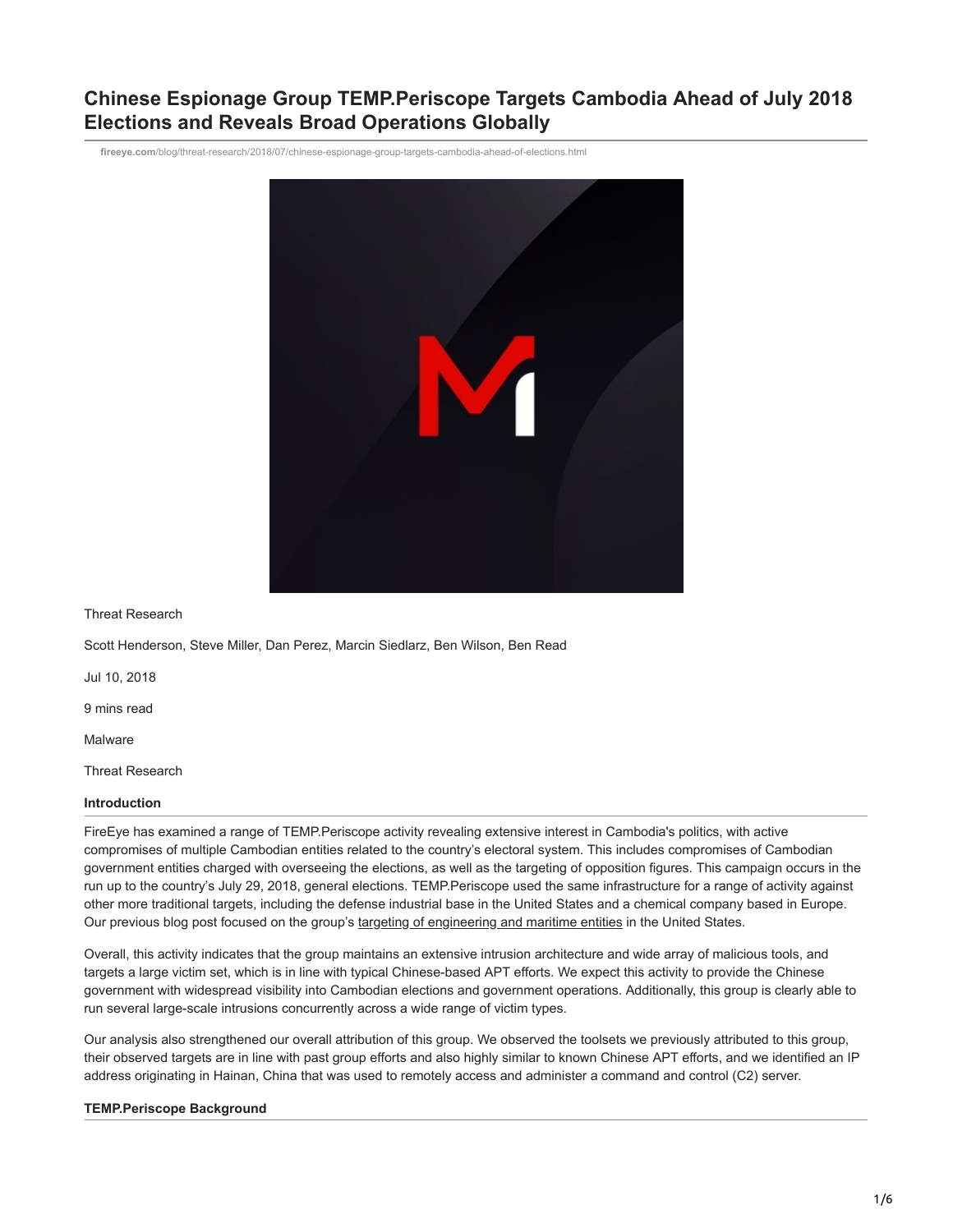Active since at least 2013, TEMP.Periscope has primarily focused on maritime-related targets across multiple verticals, including engineering firms, shipping and transportation, manufacturing, defense, government offices, and research universities (targeting is summarized in Figure 1). The group has also targeted professional/consulting services, high-tech industry, healthcare, and media/publishing. TEMP.Periscope overlaps in targeting, as well as tactics, techniques, and procedures (TTPs), with TEMP.Jumper, a group that also overlaps significantly with public reporting by [Proofpoint](https://www.proofpoint.com/us/threat-insight/post/leviathan-espionage-actor-spearphishes-maritime-and-defense-targets) and [F-Secure](https://www.f-secure.com/documents/996508/1030745/nanhaishu_whitepaper.pdf) on "NanHaiShu."

Summary of TEMP.Periscope activity

Figure 1: Summary of TEMP.Periscope activity

#### **Incident Background**

FireEye analyzed files on three open indexes believed to be controlled by TEMP.Periscope, which yielded insight into the group's objectives, operational tactics, and a significant amount of technical attribution/validation. These files were "open indexed" and thus accessible to anyone on the public internet. This TEMP.Periscope activity on these servers extends from at least April 2017 to the present, with the most current operations focusing on Cambodia's government and elections.

- Two servers, chemscalere[.]com and scsnewstoday[.]com, operate as typical C2 servers and hosting sites, while the third, mlcdailynews[.]com, functions as an active SCANBOX server. The C2 servers contained both logs and malware.
- Analysis of logs from the three servers revealed:
	- Potential actor logins from an IP address located in Hainan, China that was used to remotely access and administer the servers, and interact with malware deployed at victim organizations.
	- Malware command and control check-ins from victim organizations in the education, aviation, chemical, defense, government, maritime, and technology sectors across multiple regions. FireEye has notified all of the victims that we were able to identify.
- The malware present on the servers included both new families (DADBOD, EVILTECH) and previously identified malware families (AIRBREAK, EVILTECH, HOMEFRY, MURKYTOP, HTRAN, and SCANBOX) .

#### **Compromises of Cambodian Election Entities**

Analysis of command and control logs on the servers revealed compromises of multiple Cambodian entities, primarily those relating to the upcoming July 2018 elections. In addition, a separate spear phishing email analyzed by FireEye indicates concurrent targeting of opposition figures within Cambodia by TEMP.Periscope.

Analysis indicated that the following Cambodian government organizations and individuals were compromised by TEMP.Periscope:

- National Election Commission, Ministry of the Interior, Ministry of Foreign Affairs and International Cooperation, Cambodian Senate, Ministry of Economics and Finance
- Member of Parliament representing Cambodia National Rescue Party
- Multiple Cambodians advocating human rights and democracy who have written critically of the current ruling party
- Two Cambodian diplomats serving overseas
- Multiple Cambodian media entities

TEMP.Periscope sent a spear phish with AIRBREAK malware to Monovithya Kem, Deputy Director-General, Public Affairs, Cambodia National Rescue Party (CNRP), and the daughter of (imprisoned) Cambodian opposition party leader Kem Sokha (Figure 2). The decoy document purports to come from LICADHO (a non-governmental organization [NGO] in Cambodia established in 1992 to promote human rights). This sample leveraged scsnewstoday[.]com for C2.

Human right protection survey lure

Figure 2: Human right protection survey lure

The decoy document "Interview Questions.docx" (MD5: ba1e5b539c3ae21c756c48a8b5281b7e) is tied to AIRBREAK downloaders of the same name. The questions reference the opposition Cambodian National Rescue Party, human rights, and the election (Figure 3).

**Interview questions decoy** 

Figure 3: Interview questions decoy

#### **Infrastructure Also Used for Operations Against Private Companies**

The aforementioned malicious infrastructure was also used against private companies in Asia, Europe and North America. These companies are in a wide range of industries, including academics, aviation, chemical, maritime, and technology. A MURKYTOP sample from 2017 and data contained in a file linked to chemscalere[.]com suggest that a corporation involved in the U.S. defense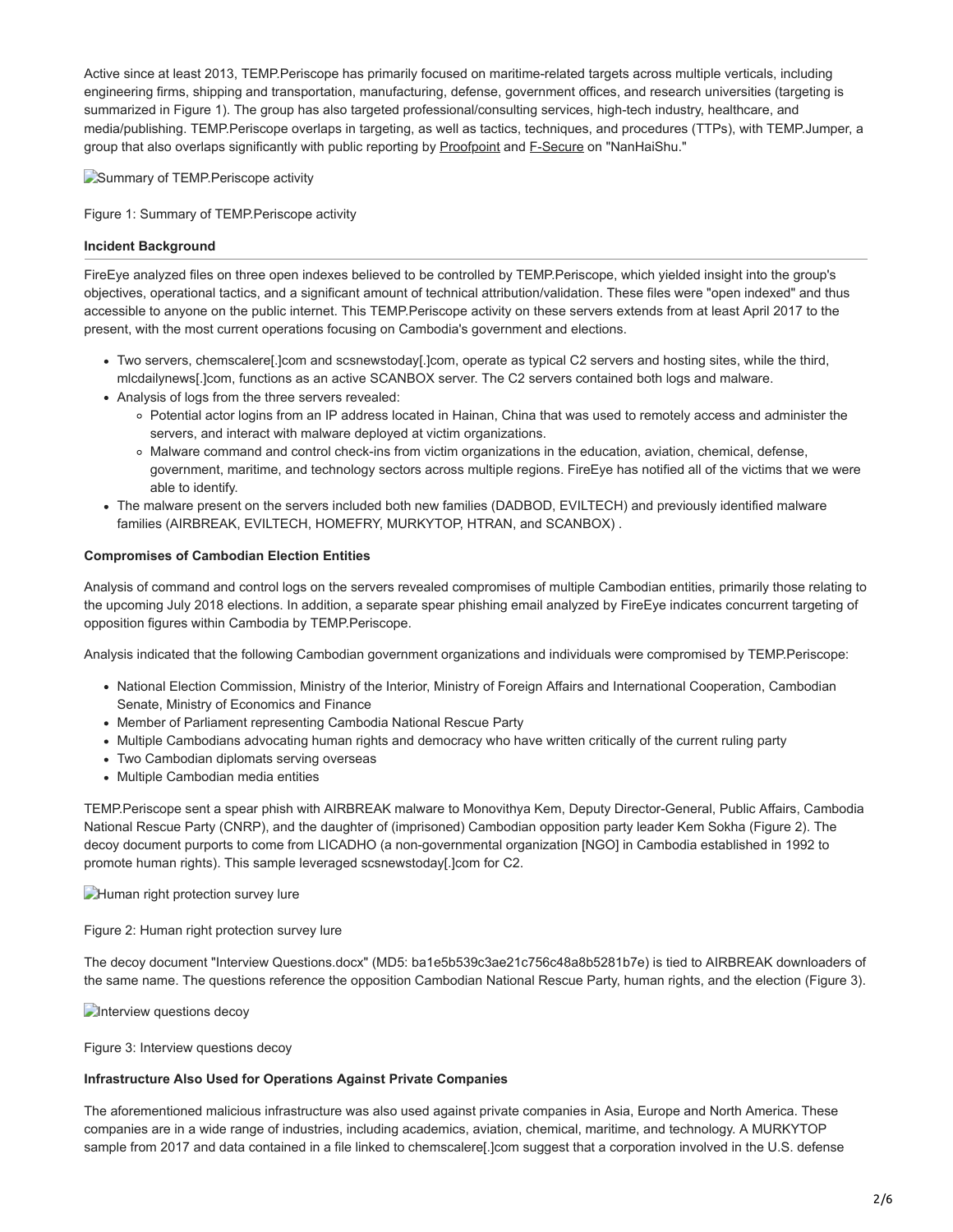industrial base (DIB) industry, possibly related to maritime research, was compromised. Many of these compromises are in line with TEMP.Periscope's previous activity targeting maritime and defense industries. However, we also uncovered the compromise of a European chemical company with a presence in Asia, demonstrating that this group is a threat to business worldwide, particularly those with ties to Asia.

#### **AIRBREAK Downloaders and Droppers Reveal Lure Indicators**

Filenames for AIRBREAK downloaders found on the open indexed sites also suggest the ongoing targeting of interests associated with Asian geopolitics. In addition, analysis of AIRBREAK downloader sites revealed a related server that underscores TEMP.Periscope's interest in Cambodian politics.

The AIRBREAK downloaders in Table 1 redirect intended victims to the indicated sites to display a legitimate decoy document while downloading an AIRBREAK payload from one of the identified C2s. Of note, the hosting site for the legitimate documents was not compromised. An additional C2 domain, partyforumseasia[.]com, was identified as the callback for an AIRBREAK downloader referencing the Cambodian National Rescue Party.

| <b>Redirect Site (Not Malicious)</b>                                    | <b>AIRBREAK Downloader</b>                              | <b>AIRBREAK C2</b>     |
|-------------------------------------------------------------------------|---------------------------------------------------------|------------------------|
| en.freshnewsasia.com/index.php/en/8623-2018-04-26-10-<br>12-46.html     | TOP_NEWS_Japan_to_Support_the_Election.js               | chemscalere[.]com      |
|                                                                         | (3c51c89078139337c2c92e084bb0904c)<br>[Figure 4]        |                        |
| iric.gov.kh/LICADHO/Interview-Questions.pdf                             | [pdf]Interview-Questions.pdf.js                         |                        |
|                                                                         | (e413b45a04bf5f812912772f4a14650f)                      |                        |
| iric.gov.kh/LICADHO/Interview-Questions.pdf                             | [docx]Interview-Questions.docx.js                       |                        |
|                                                                         | (cf027a4829c9364d40dcab3f14c1f6b7)                      |                        |
| unknown                                                                 | Interview_Questions.docx.js                             | scsnewstoday[.]com     |
|                                                                         | (c8fdd2b2ddec970fa69272fdf5ee86cc)                      |                        |
| atimes.com/article/philippines-draws-three-hard-new-<br>lines-on-china/ | Philippines-draws-three-hard-new-lines-on-<br>china .js | mlcdailynews[.]com     |
|                                                                         | (5d6ad552f1d1b5cfe99ddb0e2bb51fd7)                      |                        |
| facebook.com/CNR.Movement/videos/190313618267633/                       | CNR.Movement.mp4.js                                     | Partyforumseasia[.]com |
|                                                                         | (217d40ccd91160c152e5fce0143b16ef)                      |                        |

Table 1: AIRBREAK downloaders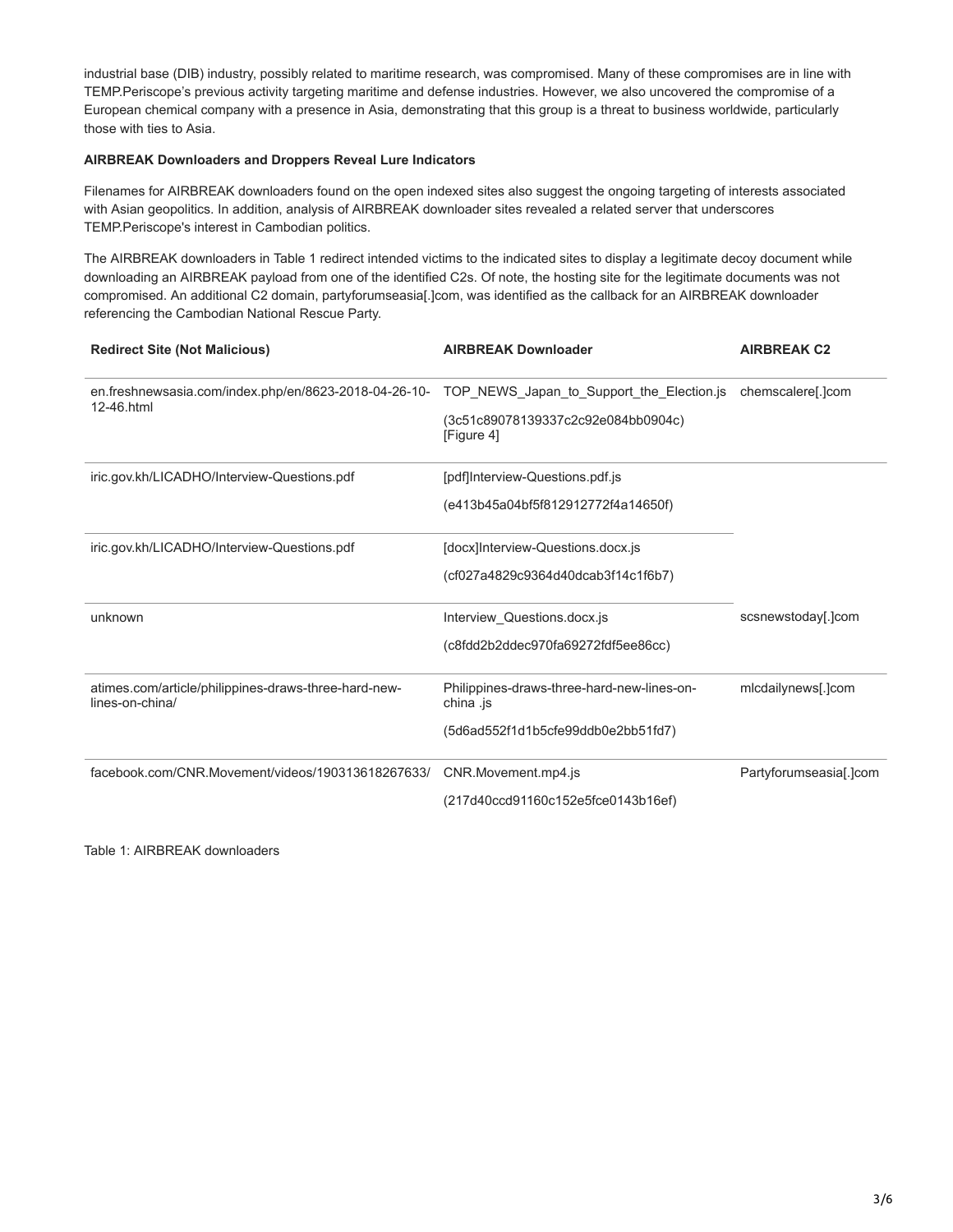| Decoy document associated with AIRBREAK downloader file<br>TOP_NEWS_Japan_to_Support_the_Election.js |  |  |
|------------------------------------------------------------------------------------------------------|--|--|
|                                                                                                      |  |  |
|                                                                                                      |  |  |
|                                                                                                      |  |  |
|                                                                                                      |  |  |
|                                                                                                      |  |  |

Figure 4: Decoy document associated with AIRBREAK downloader file TOP\_NEWS\_Japan\_to\_Support\_the\_Election.js

#### **SCANBOX Activity Gives Hints to Future Operations**

The active SCANBOX server, mlcdailynews[.]com, is hosting articles related to the current Cambodian campaign and broader operations. Articles found on the server indicate targeting of those with interests in U.S.-East Asia geopolitics, Russia and NATO affairs. Victims are likely either brought to the SCANBOX server via strategic website compromise or malicious links in targeted emails with the article presented as decoy material. The articles come from open-source reporting readily available online. Figure 5 is a SCANBOX welcome page and Table 2 is a list of the articles found on the server.

| SCANBOX welcome page |  |
|----------------------|--|
|                      |  |
|                      |  |
|                      |  |
|                      |  |
|                      |  |
|                      |  |
|                      |  |
|                      |  |
|                      |  |
|                      |  |
|                      |  |
|                      |  |
|                      |  |
|                      |  |

Figure 5: SCANBOX welcome page

**Copied Article Topic Article Source (Not**

**Compromised)**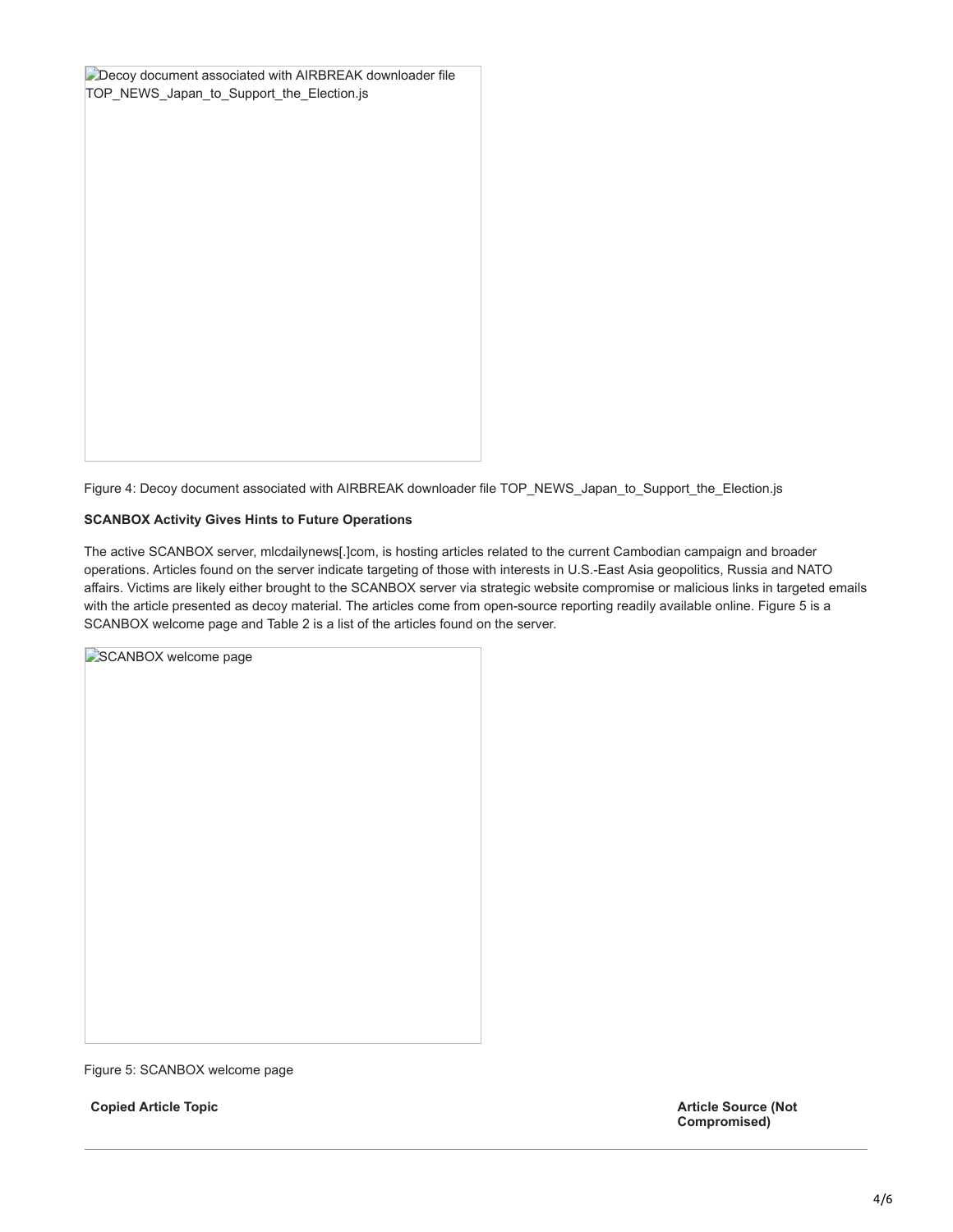| Leaders confident yet nervous                                                                                       | <b>Khmer Times</b>      |
|---------------------------------------------------------------------------------------------------------------------|-------------------------|
| Mahathir_ 'We want to be friendly with China                                                                        |                         |
| PM urges voters to support CPP for peace                                                                            |                         |
| CPP determined to maintain Kingdom's peace and development                                                          |                         |
| Bun Chhay's wife dies at 60                                                                                         |                         |
| Crackdown planned on boycott callers                                                                                |                         |
| Further floods coming to Kingdom                                                                                    |                         |
| Kem Sokha again denied bail                                                                                         |                         |
| PM vows to stay on as premier to quash traitors                                                                     |                         |
| Iran_Don't trust Trump                                                                                              | <b>Fresh News</b>       |
| Kim-Trump summit_Singapore's role                                                                                   |                         |
| Trump's North Korea summit may bring peace declaration - but at a cost                                              | Reuters                 |
| U.S. pushes NATO to ready more forces to deter Russian threat                                                       |                         |
| us-nato-russia_us-pushes-nato-to-ready-more-forces-to-deter-russian-threat                                          |                         |
| Interior Minister Sar Kheng warns of dirty tricks                                                                   | Phnom Penh Post         |
| Another player to enter market for cashless pay                                                                     |                         |
| Donald Trump says he has 'absolute right' to pardon himself but he's done nothing wrong -<br>Donald Trump's America | <b>ABC News</b>         |
| China-funded national road inaugurated in Cambodia                                                                  | The Cambodia Daily      |
| Kim and Trump in first summit session in Singapore                                                                  | Asia Times              |
| U.S. to suspend military exercises with South Korea, Trump says                                                     | U.S. News               |
| Rainsy defamed the King_Hun Sen                                                                                     | <b>BREAKING NEWS</b>    |
| cambodia-opposition-leader-denied-bail-again-in-treason-case                                                        | <b>Associated Press</b> |

Table 2: SCANBOX articles copied to server

# **TEMP.Periscope Malware Suite**

Analysis of the malware inventory contained on the three servers found a classic suite of TEMP.Periscope payloads, including the signature AIRBREAK, MURKYTOP, and HOMEFRY. In addition, FireEye's analysis identified new tools, EVILTECH and DADBOD (Table 3).